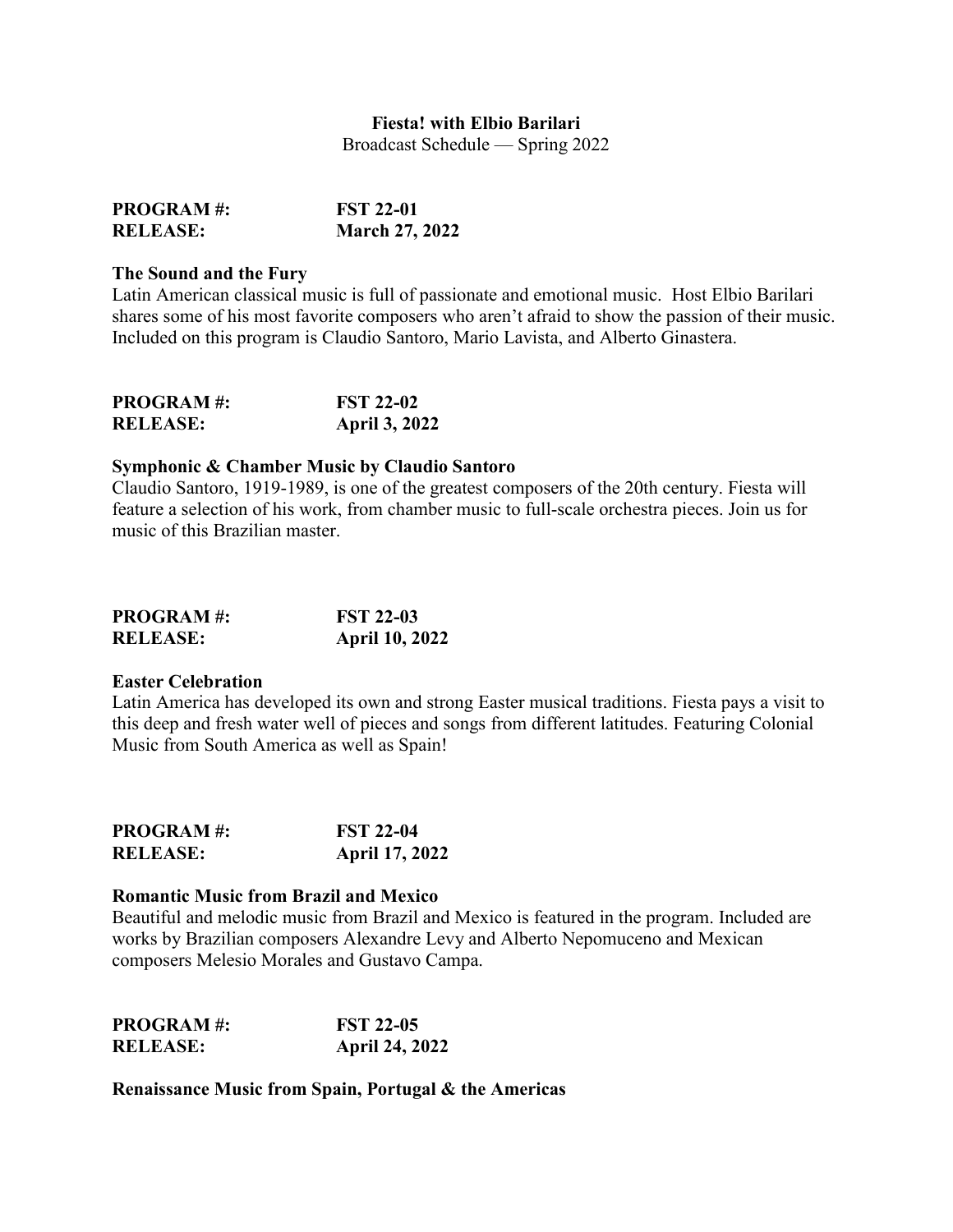Fiesta features a treasure of Spanish, Portuguese, and Latin American music from the 12th to the 18th century including the mysterious "Codex Calixtinus".

| <b>PROGRAM#:</b> | <b>FST 22-06</b> |
|------------------|------------------|
| <b>RELEASE:</b>  | May 1, 2022      |

#### **A Tribute to Silvestre Revueltas**

The mastery of this Mexican genius will be highlighted in works for the orchestra, chamber groups and solo instruments. Host, Elbio Barilari will share some of his favorite recordings and give details on one of the great composers of the  $20<sup>th</sup>$  century.

| <b>PROGRAM#:</b> | <b>FST 22-07</b>   |
|------------------|--------------------|
| <b>RELEASE:</b>  | <b>May 8, 2022</b> |

#### **The Super Guitar Show**

Some of the greatest performers and composers of the guitar have come from Latin America and Spain. In this program, host Elbio Barilari shares some of his favorite pieces for this versatile instrument and some of the most important works for classical guitar. Included are guitarists Abel Carlevaro, Eduardo Fernandez and Manuel Barrueco with master composers José Ardévol, Federico Moreno Torroba and Heitor Villa-Lobos.

| <b>PROGRAM#:</b> | <b>FST 22-08</b> |
|------------------|------------------|
| <b>RELEASE:</b>  | May 15, 2022     |

# **A 19th Century Brazilian Opera:** *Lo Schiavo* **by Carlos Gomes**

A rarely heard opera from the great Brazilian composer Carlos Gomes, *Lo Schiavo* is a drama involving Brazilians and Portuguese; this is the love story of Américo, son of Count Rodrigo, and Ilàra, who is being forced to marry another. We will hear highlights from this romantic opera.

| <b>PROGRAM#:</b> | <b>FST 22-09</b> |
|------------------|------------------|
| <b>RELEASE:</b>  | May 22, 2022     |

### **Latino Salon**

Popular in Europe in the 19<sup>th</sup> century, salon music made its way over to Latin America. Embraced by many composers and performers, this style of music took on a new life across the ocean. Featured on this program is music from Venezuela, Mexico, and Brazil.

| <b>PROGRAM#:</b> | <b>FST 22-10</b> |
|------------------|------------------|
| <b>RELEASE:</b>  | May 29, 2022     |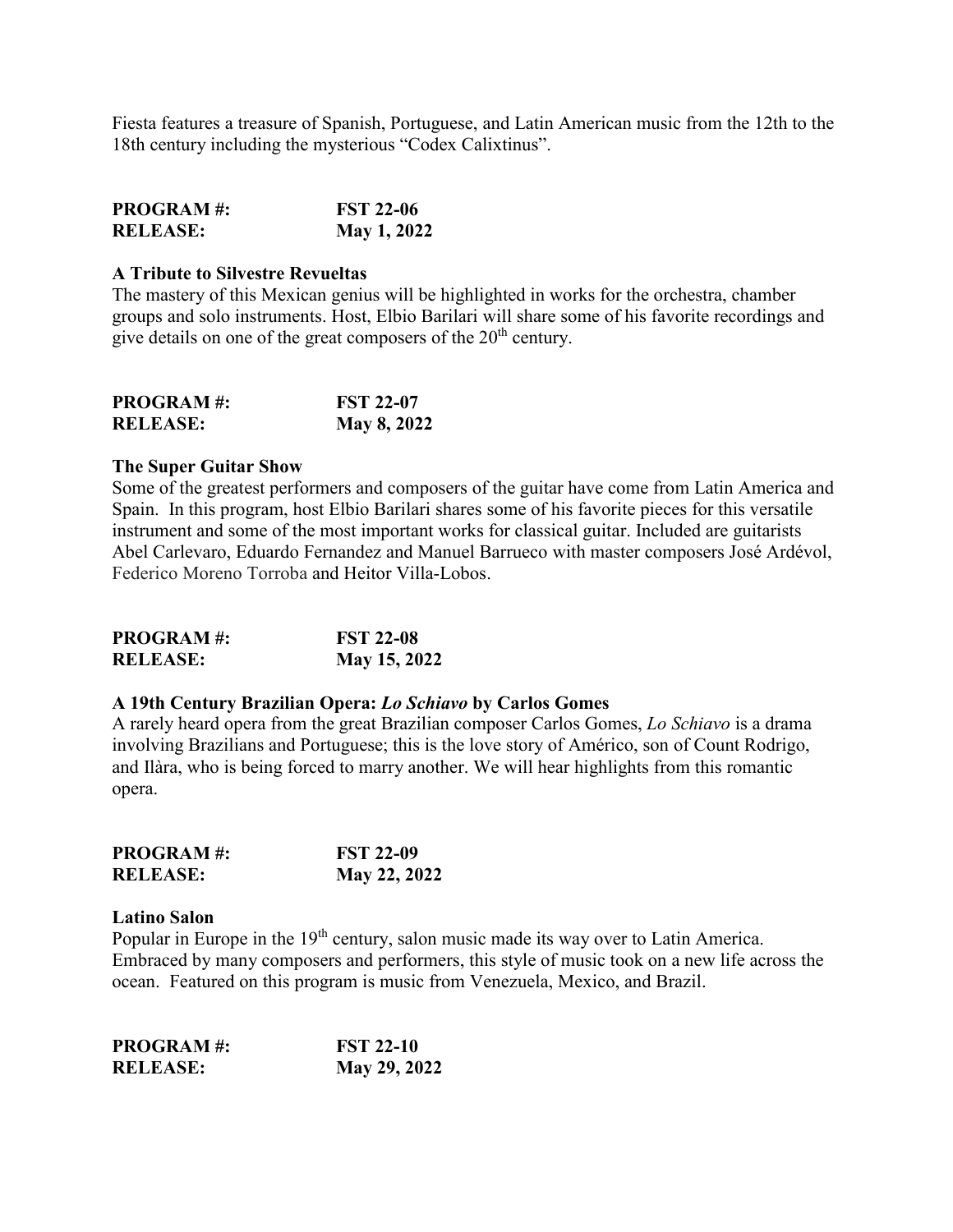## **Hidden Jewels by Camargo Guarnieri**

Mozart Camargo Guarnieri spent most of his career under the shadow of his name and of fellow Brazilian composer, Heitor Villa-Lobos. Like Villa-Lobos, Guarnieri brought the music of Brazil to the concert stage through symphonies, operas, dance music and song. After all, with a name like Mozart what else could you be but a composer?

| <b>PROGRAM#:</b> | <b>FST 22-11</b>    |
|------------------|---------------------|
| <b>RELEASE:</b>  | <b>June 5, 2022</b> |

# **Baroque Music from Mexico, Perú & Brazil**

The music written and performed in Latin America during the Colonial period  $(16<sup>th</sup>$  to early  $19<sup>th</sup>$ centuries) has become more popular in recent years. However, even before those treasures were rediscovered, several composers from the region showed their interest in exploring the strong connections between Spanish (and European) music from the past and Latin American music, expressed also in the multiple similarities with early and baroque music one can find in Latin American folk music.

| <b>PROGRAM#:</b> | <b>FST 22-12</b>     |
|------------------|----------------------|
| <b>RELEASE:</b>  | <b>June 12, 2022</b> |

### **Latino Composers in the US**

There is a rich history and a brilliant present of Latino composers in the US. Fiesta continues presenting the most well-known as well as talented young Latino composers working in the US. Included in this program is Roberto Sierra and Gabriela Lena Frank.

| <b>PROGRAM#:</b> | <b>FST 22-13</b>     |
|------------------|----------------------|
| <b>RELEASE:</b>  | <b>June 19, 2022</b> |

### **Camerata de las Américas**

One of the leading chamber ensembles dedicated to music written in the Americas, Camerata de las Américas, is the focus for this program. Formed in Mexico in 1988, this virtuosic group has a large discography and has performed all over the world. Host Elbio Barilari will share some of his favorite recordings from this ensemble including their tribute to the great Mexican master Silvestre Revueltas.

| <b>PROGRAM#:</b> | <b>FST 22-14</b>     |
|------------------|----------------------|
| <b>RELEASE:</b>  | <b>June 26, 2022</b> |

### **Great Latino Virtuosi**

Host Elbio Barilari shares some of the great Latin American music in the hands, lips, and throats of some of the most gifted Latino interpreters. Included in this program are such artists as